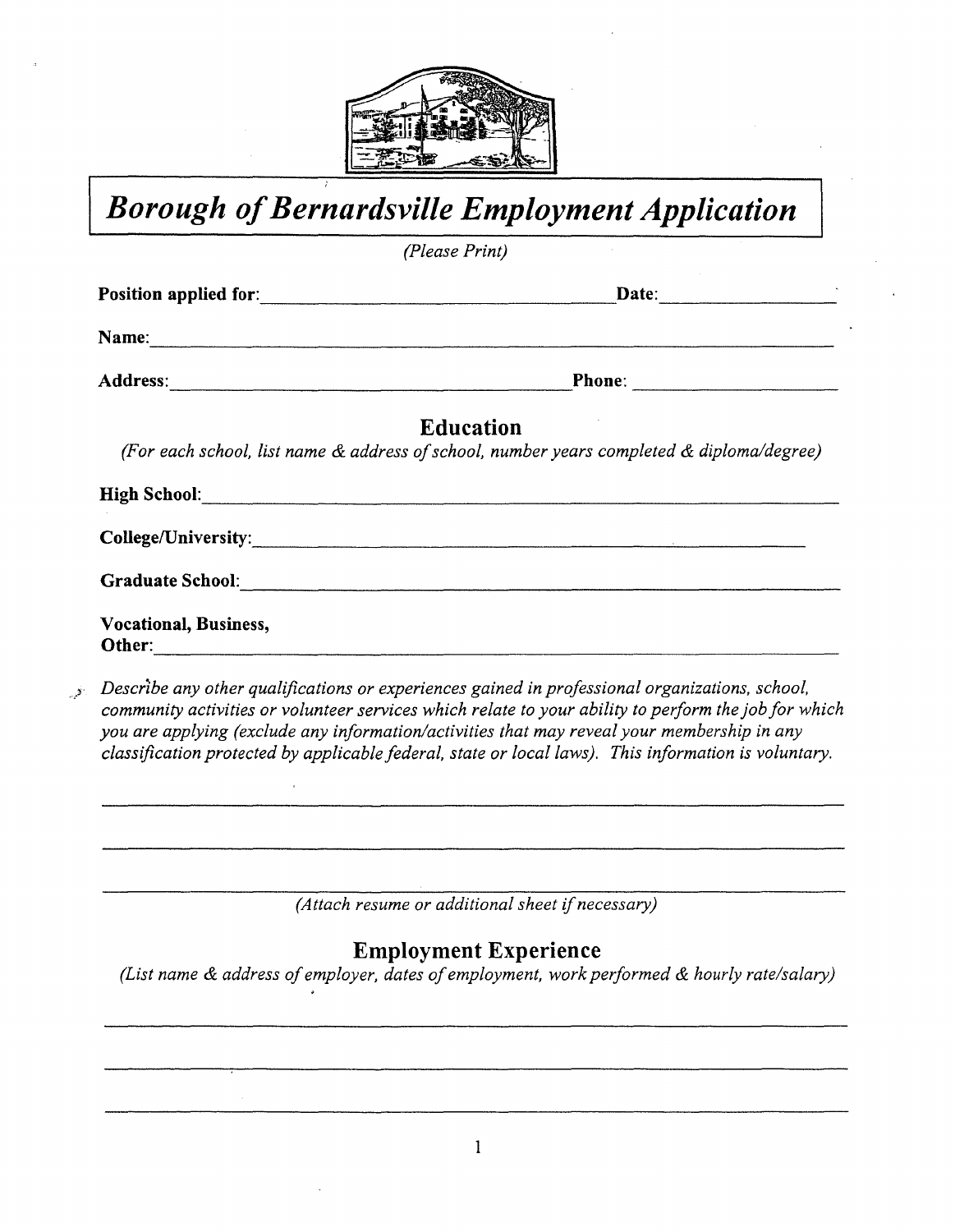*(Attach resume or additional sheet if necessary)* 

*Describe any specialized training, apprenticeship, job-related skills, etc. which relates to your ability to perform the job for which you are applying:* 

*(Attach additional sheet if necessary)* 

*References (List name, address, phone & relationship to you)* 

## **Please answer all of the following questions:**

1) Have you filed an application with the Borough of Bernardsville before?

If so, when and for what position?  $\frac{1}{2}$   $\frac{1}{2}$   $\frac{1}{2}$   $\frac{1}{2}$   $\frac{1}{2}$   $\frac{1}{2}$   $\frac{1}{2}$   $\frac{1}{2}$   $\frac{1}{2}$   $\frac{1}{2}$   $\frac{1}{2}$   $\frac{1}{2}$   $\frac{1}{2}$   $\frac{1}{2}$   $\frac{1}{2}$   $\frac{1}{2}$   $\frac{1}{2}$   $\frac{1}{2}$   $\frac{1}{$ 

2) Have you previously been employed with the Borough of Bernardsville?

If so, when and in what position? \_\_\_\_\_\_\_\_\_\_\_\_\_\_\_\_\_\_\_\_ \_

- 3) Please identify any of your friends or relatives who work for the Borough of Bernardsville. ----------------------------
- 4) May we contact your present and/or past employer(s)?
- 5) If you are under 18 years of age and are hired, are you able to provide proof of authorization to work?
- 6) If hired, are you able to provide proof of identity and authorization to work in the  $U.S.$ ?
- 7) Date available for work:  $\frac{1}{2}$  Date available for work: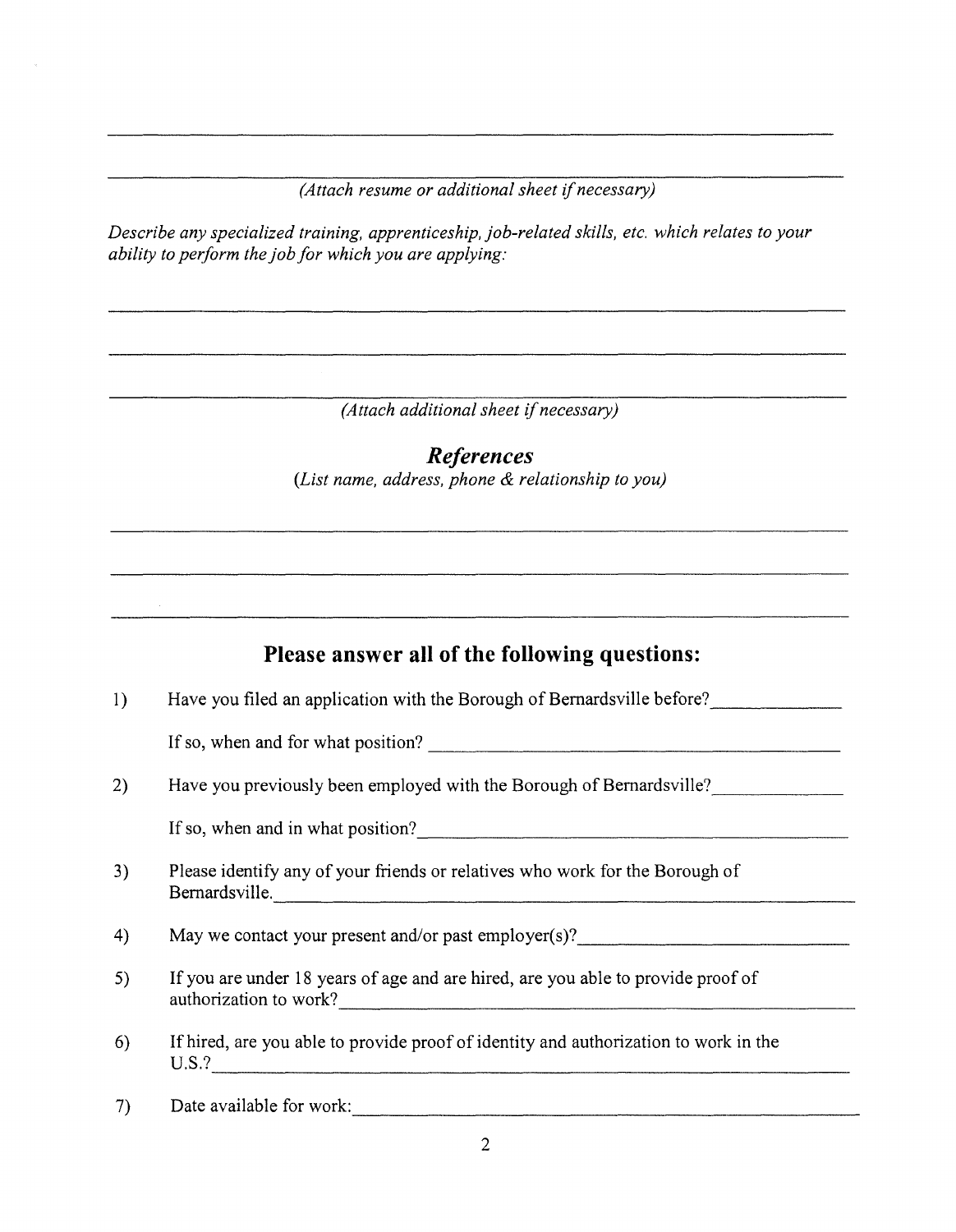- 8) Desired salary range or hourly rate:
- 9) Do you have a valid driver's license (ifrequired to perform the essential function of the position for which you are applying)?
- 10) Do you have a valid CDL (if required to perform the essential functions of the position for which you are applying)?
- 11) If you have served in the United States Armed Forces, list the branch of service, highest rank achieved, area of specialty, and any training which would be relevant to the position for which you are applying.

*State any additional information which may be helpful in considering your application:* 

The Borough of Bernardsville is an Equal Opportunity Employer that will consider all applications without regard to race, color, religion, creed, gender, national origin, age, disability, sexual orientation, citizenship status, marital or familial status, genetic information or any other legally protected classification or status. The Borough of Bernardsville provides reasonable accommodations to qualified applicants and employees with a disability unless the accommodation would impose an undue hardship on the Borough. Please inform the Borough if you need an accommodation during the application process to ensure you are given a full and fair opportunity to be considered for employment. As an Equal Opportunity Employer, the Borough fully complies with applicable federal and state employment laws.